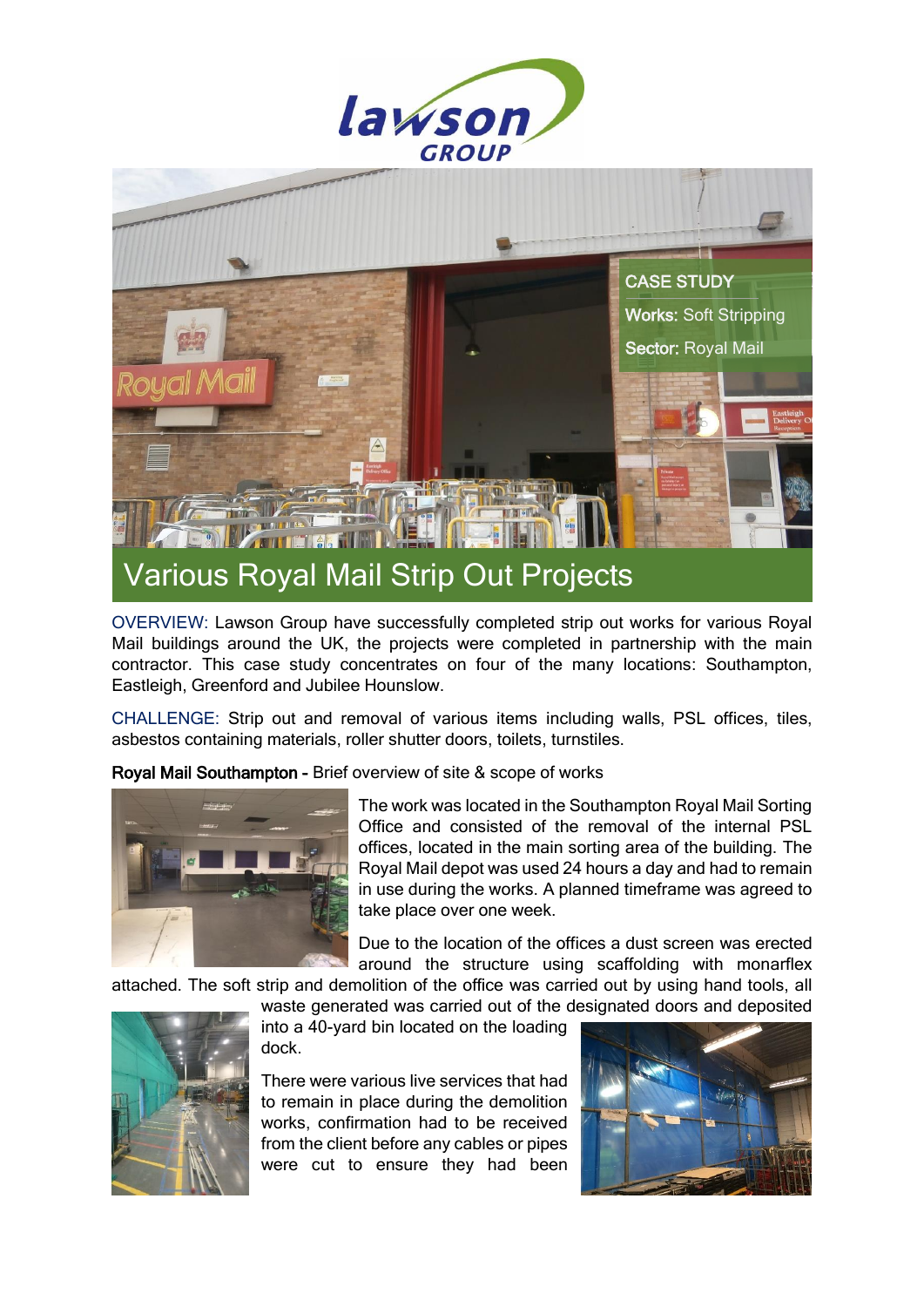isolated. Before any work could take place, a Refurbishment & Demolition Asbestos Survey for all structures was carried out.

## Royal Mail Eastleigh - Brief overview of site & scope of works

The work was located in the Eastleigh Royal Mail Sorting Office and consisted of the removal of two large plasterboard walls in the main sorting areas. There was also a soft strip of the male and female toilets needed, located in the office on the ground floor and the soft strip of the canteen area on the first floor.



This Royal Mail depot was also in use 24 hours a day and would have to remain in use during the works. Dust

protection was required to ensure the live working areas did not get contaminated with dust or any arisings from the works.

The planned timeframe was for 3 weeks. Similar to

Southampton Sorting Office, there were various live services that had to remain in place during the demolition works, conformation had to be received from the client before any cables or pipes were cut to ensure they had been isolated.



A Refurbishment & Demolition Asbestos Survey for all structures

had been carried out. This showed that there were several areas of asbestos that were to remain in place and not to be disturbed. These were marked on the site plans and indicated to all site staff during the site induction. However, some of the asbestos had to be removed including:

- Removal of asbestos containing Artex & plaster board ceilings cut out 6no approximately 400x400 holes in the Artex asbestos ceiling to the office and 2 other adjacent rooms
- Removal of approx. 20m2 of Asbestos Insulation Board (AIB) indicated by the red arrows below:



The perimeter of the site was fully enclosed with Heras type fencing and asbestos removal signs displayed to form a respirator zone to enclose asbestos removal works.

Removal of asbestos was under fully controlled conditions to include enclosures and negative air pressure all as current CAR Regulations 2012. A DCU was set up and operational, enclosures were formed. DCU, airlocks and baglocks were positioned as per the agreed site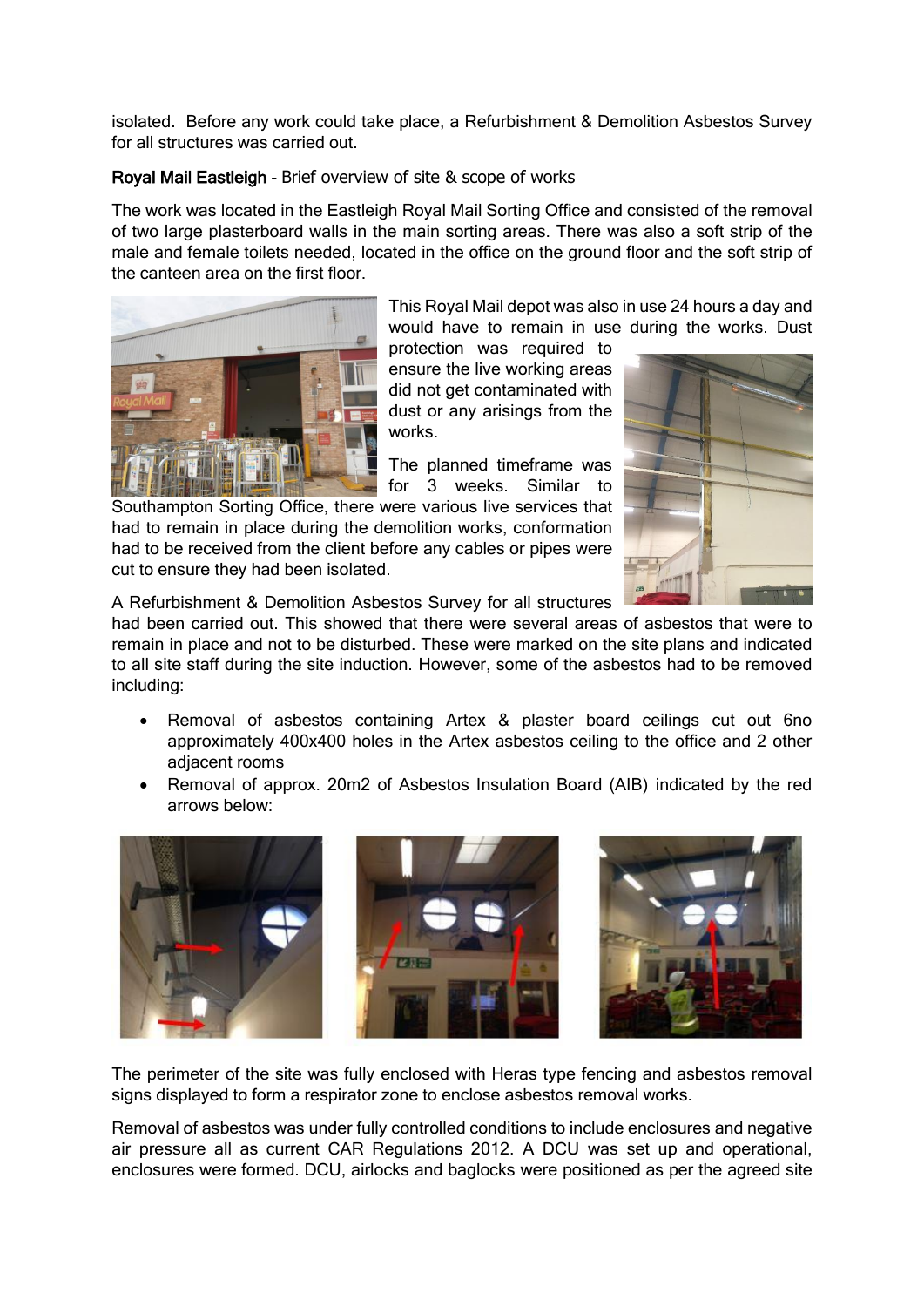plan. Pre-formed asbestos removal enclosures were smoke tested prior to becoming operational. Personal air monitoring was carried out during removal works and following removal works a four-stage air clearance test.

Royal Mail Greenford - Brief overview of site & scope of works



This project involved: Cutting out of doorways and installation of props, removal of a roller shutter door and tile removal.

The opening of new doorways in block walls was required, the doorways were marked out on the walls before work started. Acrow props and strong boys (provided by VolkerFitzpatrtick) were installed in the

required locations and checked by the site manager before

the work progressed. Using a cut off saw with diamond blade and water suppression attachment, the walls were cut out along the marked-out line. The block walls were then

> removed using a sledgehammer. All block work was





removed and placed in the designated waste bin located outside the building.

The door to be removed was indicated by the Site Manager. Two materials lifts were positioned at each end of the door (the safe working load of each lift was 300kg). Once in place, access was gained via a scaffold tower where the roller was unbolted using hand tools.

Once free from its mounting brackets, the roller was lowered down to ground level and removed from site and placed in the designated waste bin. All mounting brackets were unbolted from the wall and removed from site also.

All the ceramic tiles around the canteen and kitchen were to be removed. Using a small hammer and bolster, the tiles and cement were removed from the walls as indicated by the site manager. All waste generated was removed from site and placed in the designated waste bins located outside the building.

Royal Mail Jubilee, Hounslow - Brief overview of site & scope of works



The work was located in the Jubilee Royal Mail Sorting Office and consisted of a strip out of male and female toilets along with the removal of a high-level wall and turnstiles, located in a safe area of the sorting office.

After services had been made safe, work could begin on the toilets. Loose contents from within each male and female toilets were removed. All partition panels sink units and all sanitary ware were removed first. Using a floor tile remover, the floor coverings were then lifted and removed from the rooms. Operatives then removed the

suspended ceiling tiles which were removed from the working area. The operatives then proceeded to cut out the frame and lower to ground level. The existing access doors into the